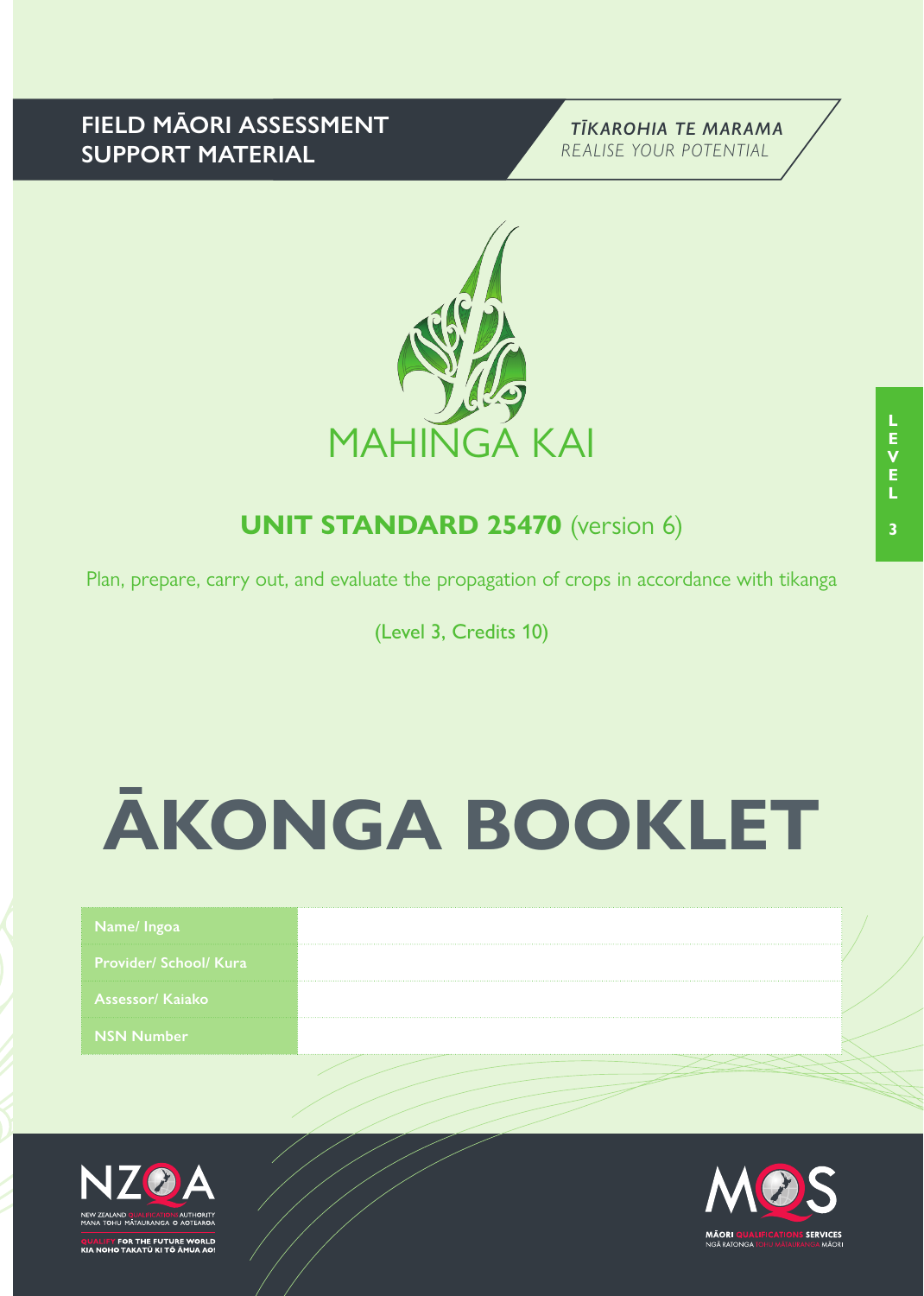

#### Tēnā koe

This is your assessment booklet for Whakamahi Whenua unit standard 25470: Plan, prepare, carry out, and evaluate the propagation of crops in accordance with tikanga

### **Assessment criteria**

#### **Paetae/Achieved**

Plan, prepare, carry out, and evaluate the propagation of crops in accordance with tikanga

#### **Instructions**

For this unit standard you will:

- Develop a propagation plan.
- Prepare the propagation bed.
- Carry out the propagation of a crops and the maintenance of the propagation bed and the crop.
- Write an evaluation report on the production of the crop.

If you have completed unit standard 25469 you may choose a crop from your instruction manual.

#### **Referencing**

Please remember to reference where you get your information from for this task. You may talk to your kaiako/assessor about how to reference and/or use the examples below.

#### **EXAMPLES OF REFERENCING STYLES**

1 **Book**

King, M. (2000). *Wrestling with the angel: A life of Janet Frame*. Auckland, New Zealand: Viking.

#### 2 **Course handout/Lecture notes (electronic version)**

Archard, S., Merry, R., & Nicholson, C. (2011). Karakia and waiata [PowerPoint slides]. Retrieved from TEPS757-11B (NET): Communities of Learners website: http://elearn.waikato.ac.nz/mod/resource/view.php?id=174650.

#### 3 **Film**

Māori Television (Producer). (2016). Iwi Anthems, Series 2 Episode 5 [video file]. Retrieved from: http://www. maoritelevision.com/tv/shows/iwi-anthems/S02E005/iwi-anthems-series-2-episode-5.

#### 4 **Magazine/Newspaper article – popular/trade/general interest**

Fox, D. (2015, 15 September). Viewpoint: Not one more acre. *Mana*. Retrieved from: http://www.mana.co.nz/ heritage/viewpoint.html.

5 **Personal Communication (letters, telephone conversations, emails, personal interviews, private social networking) – no reference list entry required (not recoverable); however, for quoting or citing in text**

J. Jackson, personal communication, March 12, 2011.

#### 6 **Webpage**

**L E V E**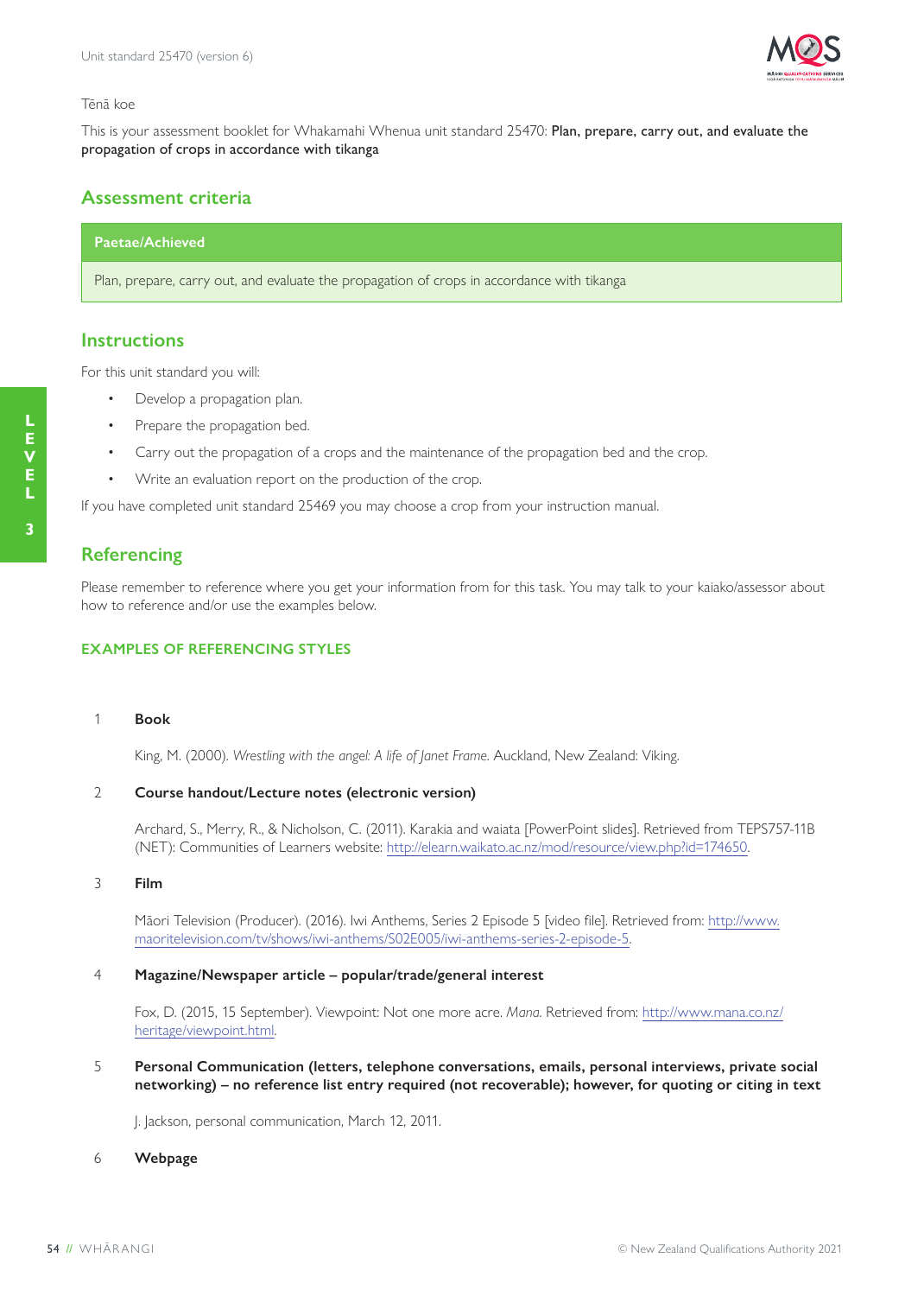

New Zealand Trade and Enterprise. (n.d.). Agribusiness. Retrieved from https://www.nzte.govt.nz/en/export/marketresearch/agribusiness/.

## **Conditions**

- Your kaiako/assessor will discuss with you the requirements of achieving this unit standard (this may include time allowed to complete assessment, pre-assessment preparation, assessment, marking, post-assessment follow-up, and (if needed) reassessment).
- All tasks must be completed correctly to achieve the unit standard.
- You and your kaiako/assessor will discuss your choice of presentation method and any resources you might need (includes, but not limited to, whānau, marae, computer, cameras, internet access, art galleries, museums, archives, handouts).

## **Authenticity**

As per NZQA requirements, all work submitted for assessment must be produced by you.

You may work with and learn from others to gather information from a variety of sources. However, your kaiako/assessor must be clear that the work to be assessed has been processed and produced by you.

To help manage authenticity of your work, you will need to use your own words (and provide references).

If you have any pātai, or are unsure about anything, talk to your kaiako/assessor.

For further information, please refer to the following link:

https://www.nzqa.govt.nz/providers-partners/assessment-and-moderation-of-standards/assessment-of-standards/genericresources/authenticity/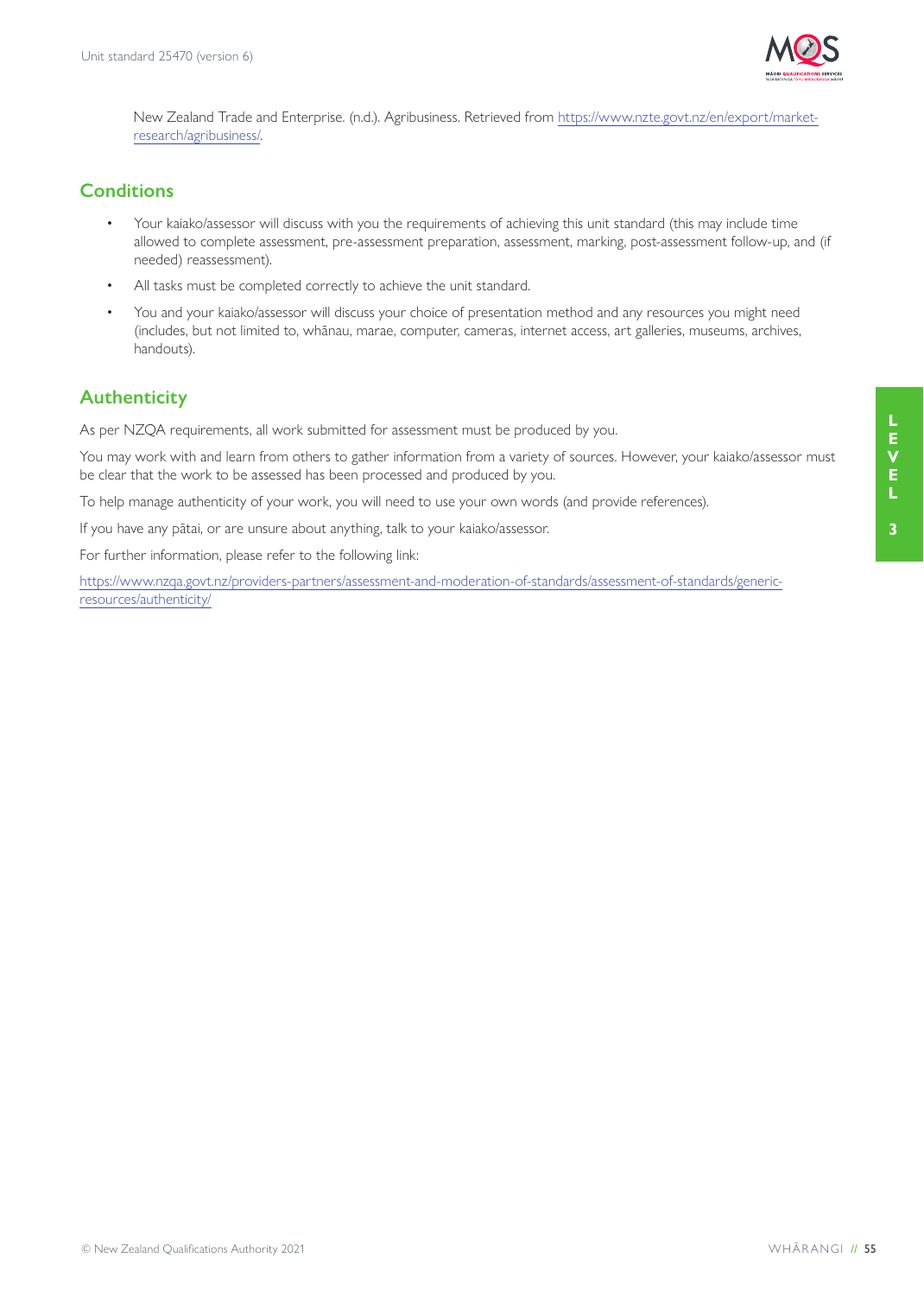

## **ĀKONGA ASSESSMENT & TASK SHEETS**

| <b>Name</b> |  | NSN# |  |
|-------------|--|------|--|
|             |  |      |  |
|             |  |      |  |

**Outcome 1 Plan the propagation of crops in accordance with tikanga and crop requirements.**

## **Assessment Task 1**

**Develop a propagation plan for two crops in accordance with crops requirements and tikanga.**

| <b>PROPAGATION PLAN</b>                                                                                                                                                                            |                   |  |  |  |  |
|----------------------------------------------------------------------------------------------------------------------------------------------------------------------------------------------------|-------------------|--|--|--|--|
| <b>Select TWO crops for propagation</b>                                                                                                                                                            |                   |  |  |  |  |
| CROP <sub>1</sub>                                                                                                                                                                                  | CROP <sub>2</sub> |  |  |  |  |
| Plan includes TWO<br>objectives that may<br>include but is not<br>limited to:<br>production<br>quality<br>٠<br>seed sources<br>future prospects.                                                   |                   |  |  |  |  |
| Plan includes a<br>layout of the land for<br>propagation that may<br>include any TWO from<br>the following list:<br>environment<br>adequate light<br>٠<br>orientation<br>aspect<br>soil variances. |                   |  |  |  |  |

**3**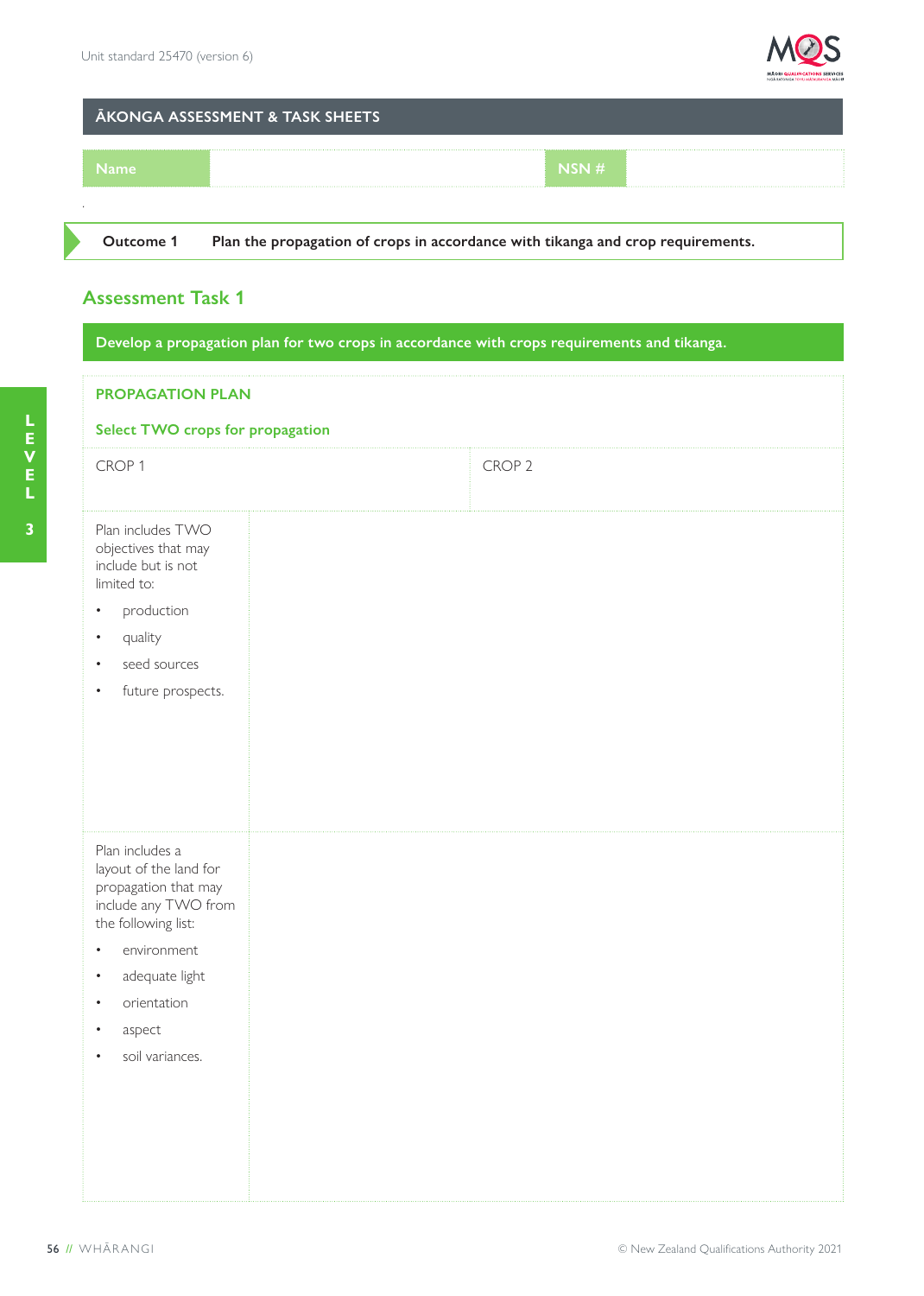

| Plan includes the<br>times and seasons for<br>propagation to take<br>place:<br>use the<br>$\bullet$<br>māramataka, and<br>the observations<br>$\bullet$<br>of Matariki. |  |
|-------------------------------------------------------------------------------------------------------------------------------------------------------------------------|--|
| Plan includes TWO<br>techniques that may<br>include but is not<br>limited to:                                                                                           |  |
| mounding<br>٠                                                                                                                                                           |  |
| broadcasting<br>$\bullet$                                                                                                                                               |  |
| transplanting<br>$\bullet$<br>manual planting<br>$\bullet$                                                                                                              |  |
| mechanical<br>٠                                                                                                                                                         |  |
| planting                                                                                                                                                                |  |
| contour                                                                                                                                                                 |  |
| aspect                                                                                                                                                                  |  |
|                                                                                                                                                                         |  |
|                                                                                                                                                                         |  |
| Plan includes the<br>MAINTENANCE of<br>the propagation bed,                                                                                                             |  |
| that may include TWO<br>of the following:                                                                                                                               |  |
| materials<br>٠                                                                                                                                                          |  |
| aeration                                                                                                                                                                |  |
| temperature                                                                                                                                                             |  |
| drainage.                                                                                                                                                               |  |
|                                                                                                                                                                         |  |
|                                                                                                                                                                         |  |
|                                                                                                                                                                         |  |
|                                                                                                                                                                         |  |
|                                                                                                                                                                         |  |
|                                                                                                                                                                         |  |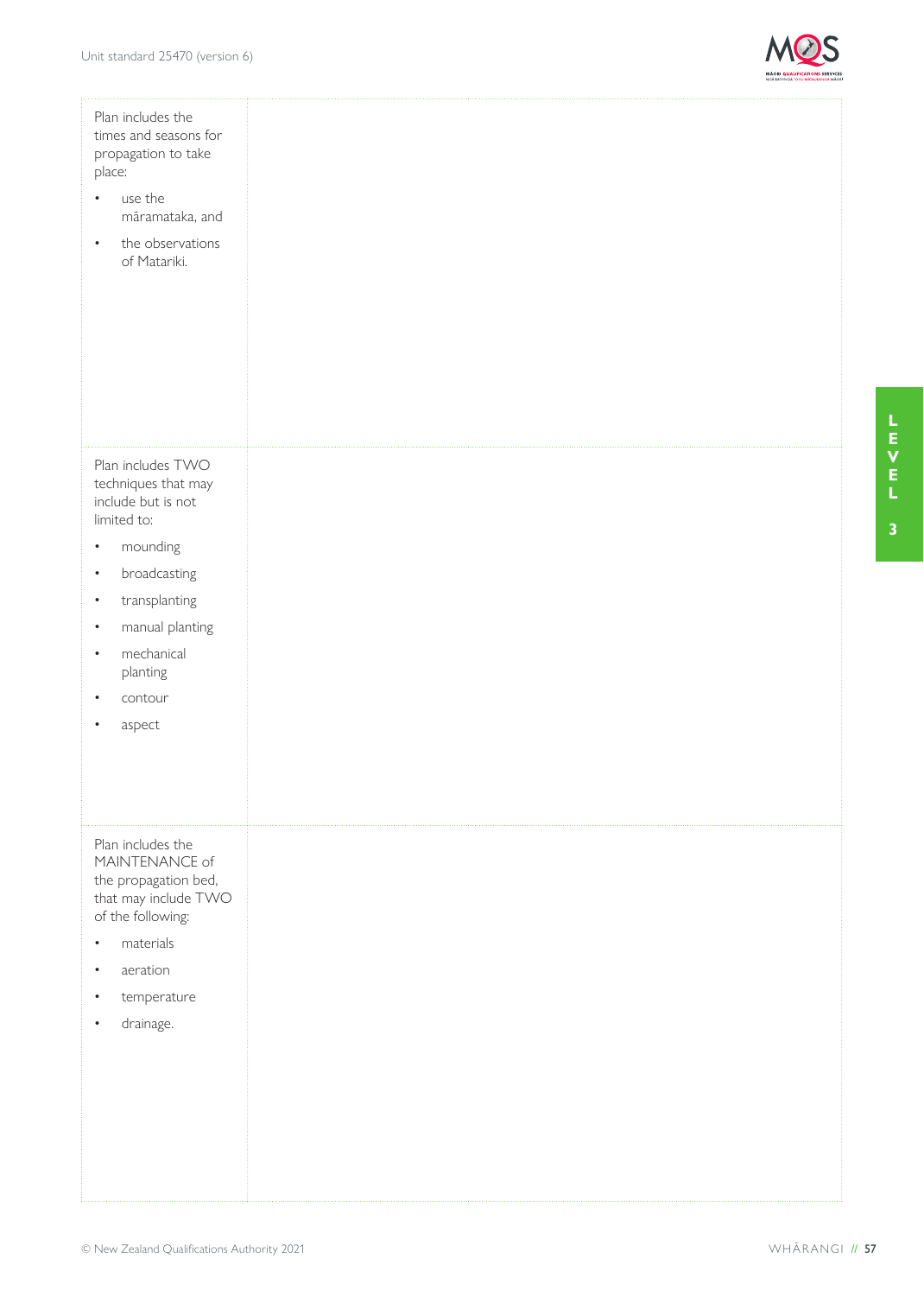

The plan includes a forecast for at least TWO deviations that may include but is not limited to:

- weather conditions
- equipment shortage or breakdowns
- crop diseases.

**Outcome 2 Prepare the propagation bed in accordance with the plan, tikanga and crop requirements.**

ASSESSMENT TASKS TWO and THREE are practical and group activities; however, you will be assessed individually.

## **Assessment Task 2**

| Develop a propagation plan for two crops in accordance with crops requirements and local tikanga. |  |  |  |
|---------------------------------------------------------------------------------------------------|--|--|--|
| WORK and PREPARE the soil for propagation, until the soil is any TWO of the following conditions: |  |  |  |
| weed free                                                                                         |  |  |  |
| friable<br>$\bullet$                                                                              |  |  |  |
| moisture content<br>$\bullet$                                                                     |  |  |  |
| Make up the propagation bed making sure the bed provides TWO of the following -                   |  |  |  |
| aeration<br>$\bullet$                                                                             |  |  |  |
| temperature                                                                                       |  |  |  |
| drainage.                                                                                         |  |  |  |
| PREPARE TWO tools manual and/or mechanical.                                                       |  |  |  |

*(The assessor will have a checklist to check off as you work that must be accompanied with photographs or digital).*